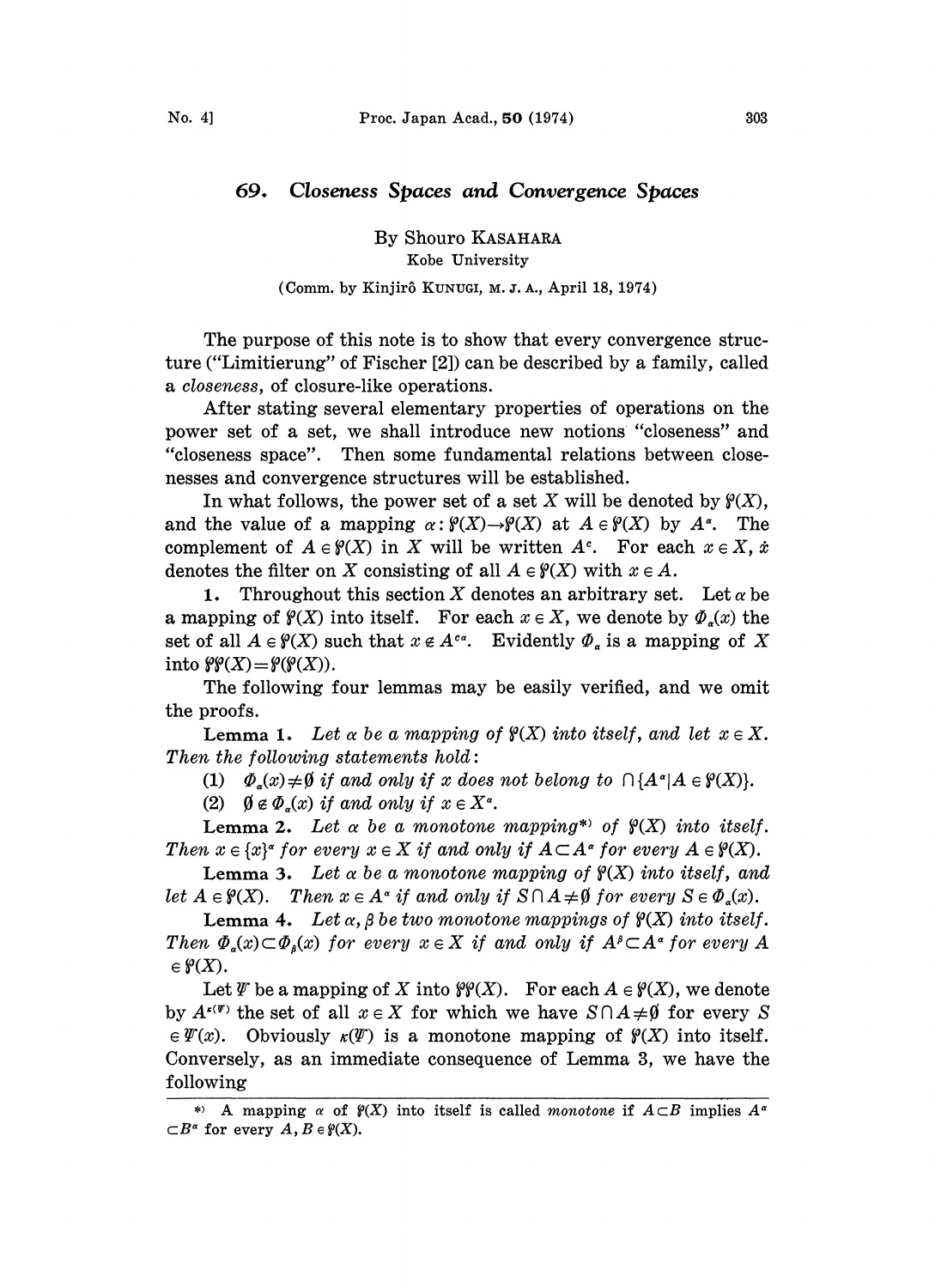**Lemma 5.** If  $\alpha$  is a monotone mapping of  $\mathcal{C}(X)$  into itself, then  $\alpha = \kappa(\Phi_*)$ .

Now for each subset  $\mathcal A$  of  $\mathcal G(X)$ , we denote by  $[\mathcal A]$  the set of all  $S \in \mathcal{C}(X)$  containing at least one member of  $\mathcal{A}$ .

**Lemma 6.** Let  $\Psi$  be a mapping of X into  $\mathcal{C}\mathcal{C}(X)$ . Then

 $\Phi_{\epsilon(\Psi)}(x) = [\Psi(x)]$  for every  $x \in X$ .

**Proof.** Clearly  $A \in \Phi_{\epsilon(\mathbf{r})}(x)$  is equivalent to the fact that  $S \cap A^c = \emptyset$ for some  $S \in \Psi(x)$ , and  $S \cap A^c = \emptyset$  if and only if  $S \subset A$ .

By virtue of Lemma 5 and Lemma 6, we have at once the following Corollary. If  $\alpha$  is a monotone mapping of  $\mathcal{C}(X)$  into itself, then

 $[\Phi_{\alpha}(x)] = \Phi_{\alpha}(x)$  for every  $x \in X$ .

Lemma 7. Let  $\alpha$  be a mapping of  $\mathcal{C}(X)$  into itself. If  $(A \cup B)^{\alpha}$  $=A^{\alpha}\cup B^{\alpha}$  for every  $A, B\in \mathcal{C}(X)$ , then  $\Phi_{\alpha}(x)$  is a filter on X for each  $x \in X^{\alpha} \backslash \emptyset^{\alpha}$ .

**Proof.** Let  $x \in X^{\alpha} \backslash \emptyset^{\alpha}$ . Then by Lemma 1, the set  $\Phi_{\alpha}(x)$  is nonempty and  $\emptyset \notin \Phi_{\alpha}(x)$ . On the other hand, the mapping  $\alpha$  is monotone as can readily be seen. Hence according to the above Corollary we have  $[\Phi_{\alpha}(x)] = \Phi_{\alpha}(x)$ . Now if  $A, B \in \Phi_{\alpha}(x)$ , then since  $x \notin A^{c\alpha}$  and  $x \notin B^{c\alpha}$ , we have

 $x \notin A^{c\alpha} \cup B^{c\alpha} = (A^c \cup B^c)^{\alpha} = (A \cap B)^{c\alpha},$ 

which shows that  $A \cap B \in \Phi_{\alpha}(x)$ . This completes the proof.

**Lemma 8.** For each mapping  $\Psi$  of X into  $\mathcal{C}(X)$ , the following statements hold:

(1)  $\psi(x) \neq \emptyset$  for every  $x \in X$  if and only if  $\emptyset^{(x)} = \emptyset$ .

(2) If  $x \in X$ , then  $\emptyset \notin \Psi(x)$  if and only if  $x \in X^{*(\Psi)}$ .

**Proof.** To prove (1), suppose first  $(\theta^{(\ell)}) \neq 0$ . Then there is an  $x \in \mathfrak{g}^{(x)}$ . Hence if  $\mathfrak{F}(x)$  has a member S, then we have a contradiction  $S \cap \emptyset \neq \emptyset$ . Conversely if  $\mathcal{V}(x) = \emptyset$  for some  $x \in X$ , then since  $[\mathcal{V}(x)] = \emptyset$ , we have, in view of Lemma  $6$  and  $(1)$  of Lemma 1,

 $x \in \bigcap \{A^{\kappa(\Psi)} | A \in \vartheta(X)\} \subset \theta^{\kappa(\Psi)}$ 

and so  $\theta^{(x)} \neq \theta$ . On the other hand, since  $\theta \notin \Psi(x)$  if and only if  $\emptyset \notin [\Psi(x)]$ , the statement (2) follows immediately from Lemma 6 and (2) of Lemma 1.

A mapping  $\alpha$  of  $\mathcal{C}(X)$  into itself is called a *semiclosure* on X if it satisfies the following conditions:

(1)  $\emptyset^{\alpha} = \emptyset$  and  $X^{\alpha} = X$ .

(2)  $(A \cup B)^{\alpha} = A^{\alpha} \cup B^{\alpha}$  for every  $A, B \in \mathcal{C}(X)$ .

Lemma 7 yields obviously the following

Theorem 1. If  $\alpha$  is a semiclosure on X, then  $\Phi_{\alpha}(x)$  is a filter on X for each  $x \in X$ .

We have moreover the following

**Theorem 2.** Let  $\Psi$  be a mapping of X into  $\mathcal{C}\mathcal{C}(X)$ . Then  $\kappa(\Psi)$  is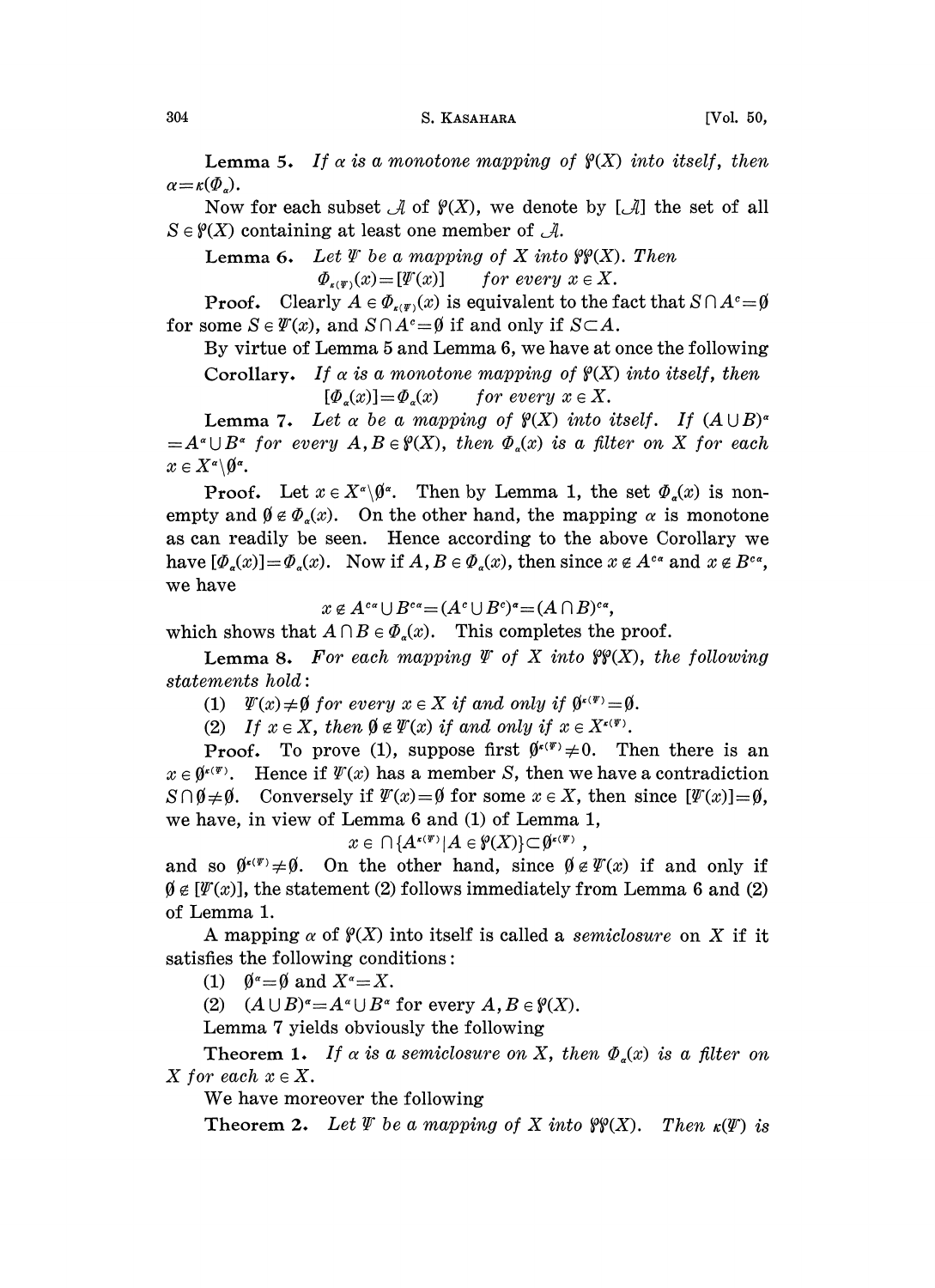a semiclosure on X if and only if  $\Psi(x)$  is a filter base on X for each  $x \in X$ .

**Proof.** If  $\kappa(\Psi)$  is a semiclosure on X, then by Lemma 7,  $\Phi_{\kappa(\Psi)}(x)$ is a filter on X for each  $x \in X$ . But then since  $\Phi_{\kappa(\Psi)}(x)=[\Psi(x)]$  by Lemma 6,  $\mathcal{F}(x)$  is a filter base on X.

Conversely assume that  $\psi(x)$  is a filter base on X for each  $x \in X$ . Then  $\emptyset^{\alpha} = \emptyset$  and  $X^{\alpha} = X$  by Lemma 8. Let  $x \in (A \cup B)^{k(\mathcal{F})}$ . If  $S \cap A \neq \emptyset$ for every  $S \in \Psi(x)$ , then  $x \in A^{k(\Psi)} \subset A^{k(\Psi)} \cup B^{k(\Psi)}$ . If  $S_0 \cap A = \emptyset$  for some  $S_0 \in \Psi(x)$ , then for each  $S \in \Psi(x)$  the set  $S \cap S_0$  contains some  $S_1 \in \Psi(x)$ , and hence we have

> $S \cap B = \emptyset \cup (S \cap B) = (S_0 \cap A) \cup (S \cap B)$  $\supset (S_1 \cap A) \cup (S_1 \cap B) = S_1 \cap (A \cup B) \neq \emptyset,$

which implies that  $x \in B^{\kappa(\Psi)} \subset A^{\kappa(\Psi)} \cup B^{\kappa(\Psi)}$ . Thus  $(A \cup B)^{\kappa(\Psi)} \subset A^{\kappa(\Psi)} \cup B^{\kappa(\Psi)}$ . Now let x be in  $A^{(v)} \cup B^{(v)}$ ; one can assume  $x \in A^{(v)}$ . We have then  $S \cap (A \cup B) = (S \cap A) \cup (S \cap B) \supset S \cap A \neq \emptyset$ 

for every  $S \in \Psi(x)$ . It follows that  $x \in (A \cup B)^{k(\Psi)}$ . Therefore  $(A \cup B)^{k(\Psi)}$  $\Box A^{\kappa(\Psi)} \cup B^{\kappa(\Psi)}$ . This completes the proof.

2. Let  $\Gamma$  be a set of semiclosures on a set  $X$ . The ordered pair  $(X, \Gamma)$  is called a *closeness space*, and  $\Gamma$  is called a *closeness* on X if the following conditions are satisfied:

- (C1) For every  $x \in X$ , there exists an  $\alpha \in \Gamma$  such that  $x \in \{x\}^{\alpha}$ .
- (C2) For every  $\alpha, \beta \in \Gamma$ , there exists  $a \gamma \in \Gamma$  such that  $A^* \cup A^{\beta} \subset A^{\gamma}$ for all  $A \in \mathcal{C}(X)$ .

Let  $\Gamma$ ,  $\Gamma'$  be two closenesses on a set X. We say that  $\Gamma'$  is finer than  $\Gamma$ (or  $\Gamma$  is coarser than  $\Gamma'$ ) if for every  $x \in X$  and for every  $\alpha \in \Gamma$ , there exists a  $\beta \in \Gamma'$  such that  $\Phi_{\delta}(x) \subset \Phi_{\delta}(x)$ .  $\Gamma$  and  $\Gamma'$  are said to be equivalent or  $\Gamma = \Gamma'$  if  $\Gamma$  is finer than  $\Gamma'$  and if  $\Gamma'$  is finer than  $\Gamma$ . It is easy to see that  $\equiv$  is an equivalence relation on the set of all closenesses on X.

**Theorem 3.** Let X be a set. For each closeness  $\Gamma$  on X, there exists a unique convergence structure  $\tau$  on X such that, for every  $x \in X$ ,  $\Psi \in \tau(x)$  if and only if  $\Phi_{\alpha}(x) \subset \Psi$  for some  $\alpha \in \Gamma$ .

**Proof.** It clearly suffices to show that the mapping  $\tau$  of X into the power set of the set  $F(X)$  of all filters on X defined by

 $\tau(x) = \{ \Psi \in F(X) | \Phi_x(x) \subset \Psi \text{ for some } \alpha \in \Gamma \}$  for every  $x \in X$ , is a convergence structure on X. Theorem 1 shows that the mapping  $\tau$ is well-defined. Let  $x \in X$  and  $\Phi$ ,  $\Psi \in \tau(x)$ . Then we have  $\Phi_{\alpha}(x) \subset \Phi$  and  $\Phi_{\beta}(x) \subset \Psi$  for some  $\alpha, \beta \in \Gamma$ . Hence the condition (C2) ensures the existence of a  $\gamma \in \Gamma$  such that  $A^{\alpha} \cup A^{\beta} \subset A^{\gamma}$  for all  $A \in \mathcal{C}(X)$ . Now if existence of a  $\gamma \in \Gamma$  such that  $A^{\alpha} \cup A^{\beta} \subset A^{\gamma}$  for all  $A \in \mathcal{C}(X)$ .  $A \in \Phi_{r}(x)$ , then since  $x \notin A^{c_{r}}$ , we have  $x \notin A^{c_{\alpha}}$  and  $x \notin A^{c_{\beta}}$ , which imply  $A \in \Phi_{\alpha}(x) \cap \Phi_{\beta}(x) \subset \Phi \cap \Psi$ .

Consequently we have  $\Phi_r(x) \subset \Phi \cap \Psi$ , and hence  $\Phi \cap \Psi \in \tau(x)$ . It remains to prove that  $\dot{x} \in \tau(x)$  for each  $x \in X$ . Let x be in X. Then by (C1)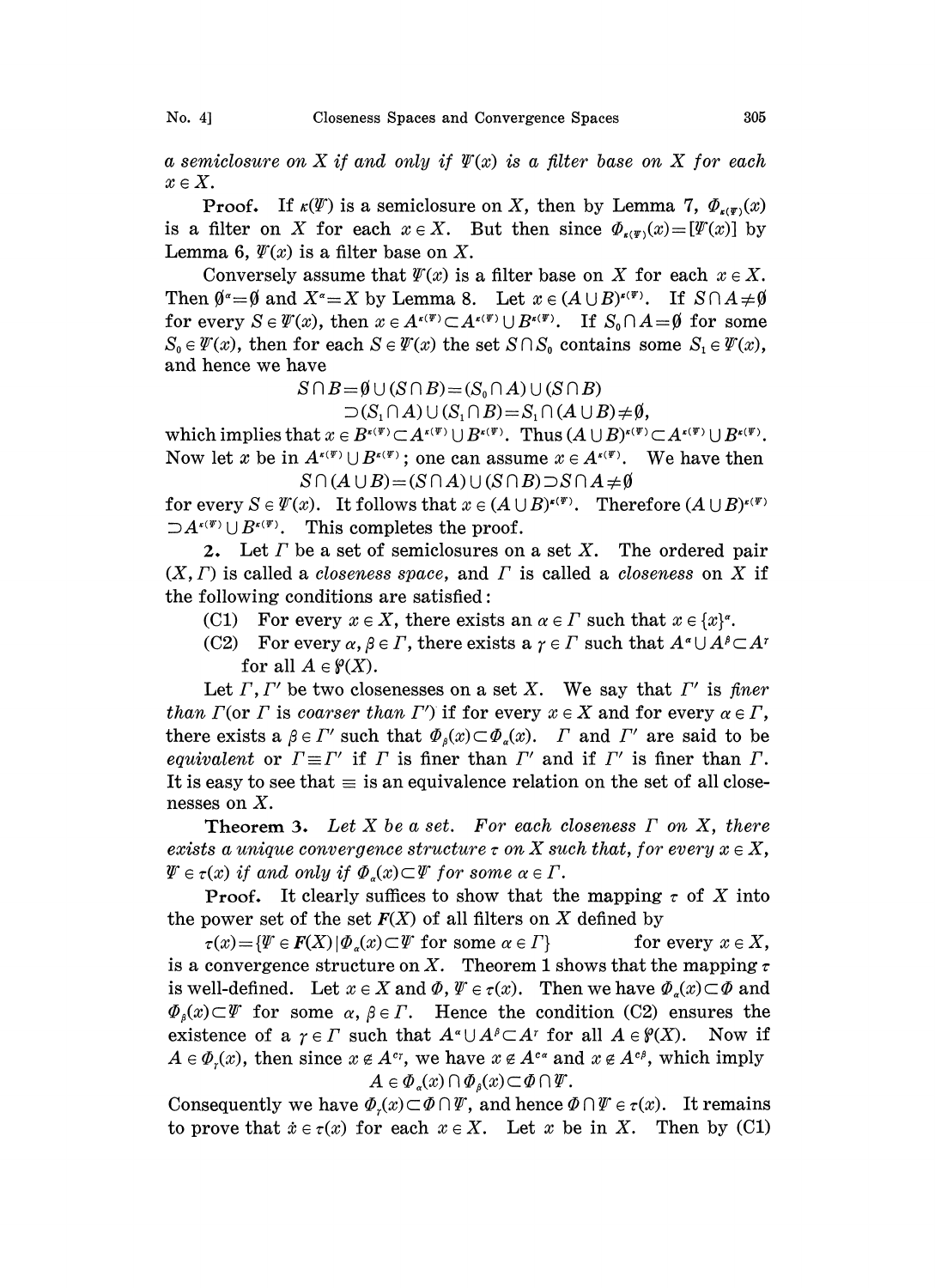one can find an  $\alpha \in \Gamma$  such that  $x \in \{x\}^*$ . If A is a member of  $\Phi_{\alpha}(x)$ , then since  $x \notin A^{c\alpha}$ , the set  $A^c$  cannot contain  $\{x\}$ , and so  $x \in A$ . Thus we have  $\Phi_{\alpha}(x) \subset \dot{x}$  as desired.

The convergence structure whose existence is ensured by Theorem 3 is called the *convergence structure associated with*  $\Gamma$  and is denoted by  $\tau_r$ , that is

 $\tau_r(x) = \{ \Psi \in F(X) | \Phi_\alpha(x) \subset \Psi \quad \text{for some } \alpha \in \Gamma \}$ 

for every  $x \in X$ , where  $F(X)$  denotes the set of all filters on X.

It is easy to verify the following theorem, and the proof is therefore omitted,

**Theorem 4.** Let  $\Gamma, \Gamma'$  be two closenesses on a set X. Then  $\Gamma$  is finer than  $\Gamma'$  if and only if  $\tau_r$  is finer than  $\tau_{r'}$ .

Thus we have the following

Corollary. Two closenesses  $\Gamma, \Gamma'$  on a set  $X$  are equivalent if and only if  $\tau_r = \tau_r$ .

We shall now prove the following

Theorem 5. For each convergence structure  $\tau$  on X, there exists a closeness  $\Gamma$  on X such that  $\tau = \tau_r$ . The closeness  $\Gamma$  can be chosen to satisfy moreover the condition

(C1') There exists an  $\alpha \in \Gamma$  such that  $A \subset A^{\alpha}$  for every  $A \in \mathcal{C}(X)$ .

**Proof.** Let  $\Gamma$  denotes the set of all  $\kappa(\Psi)$  where  $\Psi$  runs through the set  $\prod {\tau(x)|x \in X}$ . By Theorem 2, each element of  $\Gamma$  is a semiclosure on X. We shall show that  $\Gamma$  satisfies the condition (C1') which implies (C1). Since  $\dot{x} \in \tau(x)$  for each  $x \in X$ , there is a  $\Psi \in \prod {\{\tau(x) | x \in X\}}$ such that  $\psi(x) = \dot{x}$  for every  $x \in X$ ; by Lemma 2, it is sufficient to prove that  $x \in \{x\}^{\epsilon(\Psi)}$  for every  $x \in X$ . Let  $x \in X$ ; then for each  $S \in \Psi(x)$ , we have  $S \cap {x} \neq \emptyset$ , and consequently  $x \in {x}^{\prime(\Psi)}$ . In order to verify (C2), let  $\alpha, \beta \in \Gamma$ . Then  $\alpha = \kappa(\Psi_1)$  and  $\beta = \kappa(\Psi_2)$  for some  $\Psi_1, \Psi_2 \in \Pi$  { $\tau(x) | x \in X$  }, and hence we can find a  $\Psi_0 \in \prod \{\tau(x) | x \in X\}$  such that  $\Psi_0(x) = \Psi_1(x) \cap \Psi_2(x)$ for all  $x \in X$ . Let us denote by  $\gamma$  the semiclosure  $\kappa(\Psi_0) \in \Gamma$ , and let  $A \in \mathcal{C}(X)$ . If  $x \in A^{\alpha}$ , then since  $\Psi_0(x) \subset \Psi_1(x)$ , we have  $S \cap A \neq \emptyset$  for every  $S \in \Psi_0(x)$ , which shows that  $x \in A^r$ . It follows that  $A^{\alpha} \subset A^r$ . Thus we have  $A^{\alpha} \cup A^{\beta} \subset A^{\gamma}$ . It remains only to prove that  $\tau = \tau_r$ . Let x be in X. For each  $\mathcal{F} \in \tau(x)$ , one can find a  $\mathcal{F} \in \Pi \{\tau(x) | x \in X\}$  for which we have  $\mathcal{F}(x) = \mathcal{F}$ ; then since  $\Phi_{\epsilon(\mathcal{F})}(x) = [\mathcal{F}(x)] = [\mathcal{F}] = \mathcal{F}$  by Lemma 6, we have  $\mathcal{F} \in \tau_r(x)$ . Consequently  $\tau(x) \subset \tau_r(x)$ . Conversely for each  $\mathcal{F} \in \tau_r(x)$ , there is a  $\mathcal{F} \in \prod \{\tau(x) | x \in X\}$  such that  $\Phi_{\kappa(\mathcal{F})}(x) \subset \mathcal{F}$ ; and hence by Lemma 6 again, we have  $\Phi_{\kappa(\mathbf{r})}(x)=[\Psi(x)]=\Psi(x) \in \tau(x)$  which implies  $\mathcal{F} \in \tau(x)$ . Therefore we have  $\tau_r(x) \subset \tau(x)$ . Thus  $\tau(x) = \tau_r(x)$  for every  $x \in X$ .

As an immediate consequence of Theorem 5 and Corollary of Theorem 4, we have the following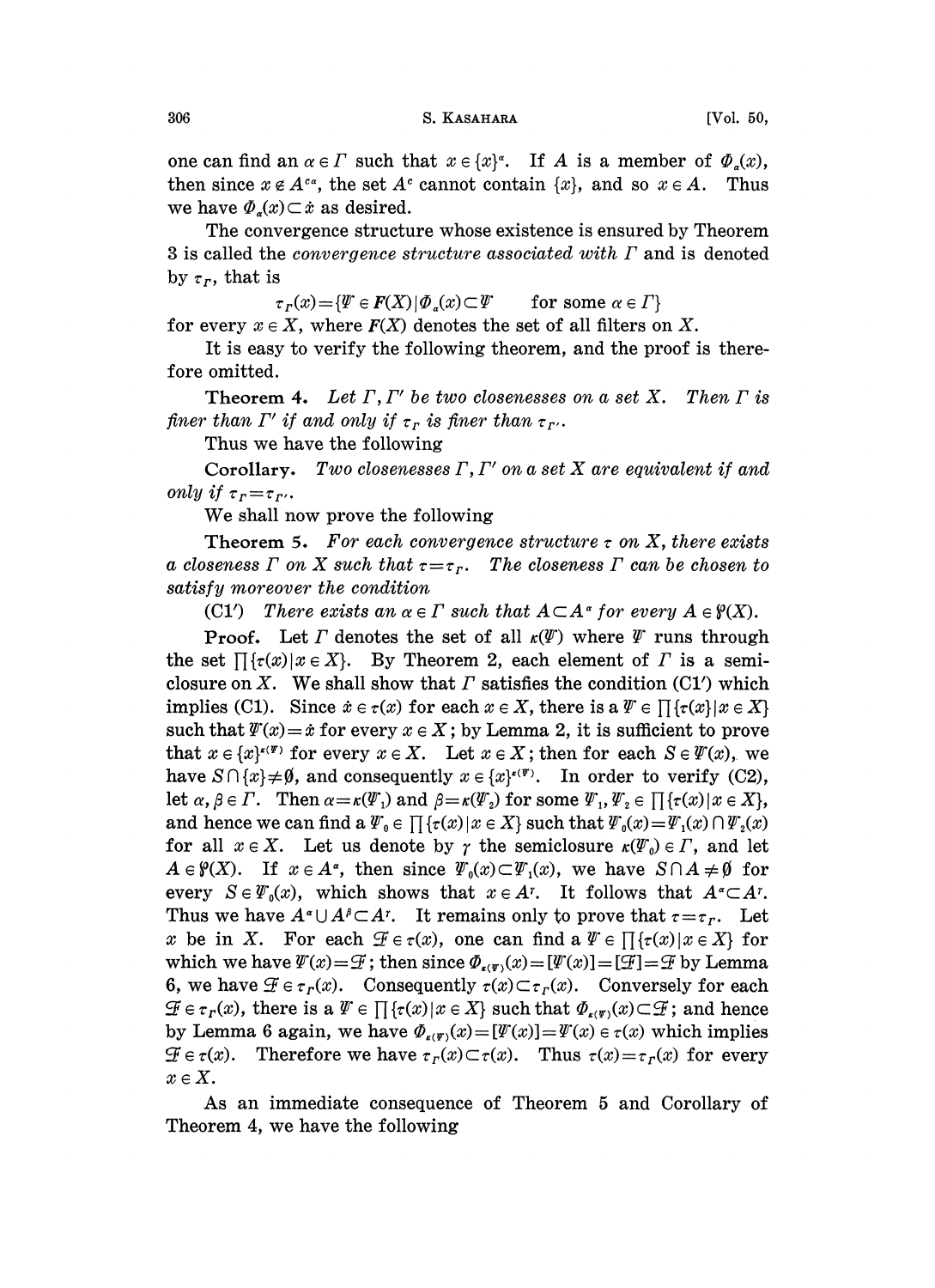Corollary. For each closeness  $\Gamma$  on a set X, there exists a closeness  $\Gamma'$  on X satisfying the conditions (C1') and  $\Gamma \equiv \Gamma'$ .

Let X be a set and let  $\alpha$  be a mapping of  $\mathcal{C}(X)$  into itself. Then by Lemma 2, if  $\{\alpha\}$  is a closeness on X then  $A \subset A^{\alpha}$  for every  $A \in \mathcal{C}(X)$ . Consequently  $\{\alpha\}$  is a closeness on X if and only if the following conditions are satisfied:

- (P1)  $\emptyset^* = \emptyset$ .<br>(P2)  $A \subset A^*$
- $A \subset A^{\alpha}$  for every  $A \in \mathcal{C}(X)$ .
- (P3)  $(A \cup B)^{\alpha} = A^{\alpha} \cup B^{\alpha}$  for every  $A, B \in \mathcal{C}(X)$ .

In other words,  $\{\alpha\}$  is a closeness on X if and only if  $\alpha$  is a structure of "pré-adhérence" of Choquet [1]. An operator  $\alpha$  satisfying the conditions  $(P1)$ – $(P3)$  is called a *closure topology* by Koutnik [3]. On the other hand, Rehermann [4] has introduced the notions of "liaison" and "liaison space": a subset  $\lambda$  of  $X \times (\mathcal{C}(X) \setminus \{0\})$  is called a *liaison* and the pair  $(X, \lambda)$  a liaison space if

- (L1)  $x\lambda\{x\}$  for every  $x \in X$ , and
- (L2)  $x\lambda(A\cup B)$  if and only if  $x\lambda A$  or  $x\lambda B$ , for every  $x \in X$  and for every  $A, B \in \mathcal{C}(X)$ ,

where  $x\lambda A$  means  $(x, A) \in \lambda$ . In a liaison space  $(X, \lambda)$ , Rehermann defines the *capusle*  $A^{\alpha(\lambda)}$  of each  $A \in \mathcal{C}(X)$  by

$$
A^{\alpha(\lambda)} = \{x \in X \mid x \lambda A\}.
$$

As is shown in [4], the mapping  $\alpha(\lambda)$  of  $\mathcal{Y}(X)$  into itself satisfies the conditions (P1)–(P3), and hence  $\{\alpha(\lambda)\}\$ is a closeness on X. Conversely if  $\{\alpha\}$  is a closeness on X, then as can be easily seen, we have  $\alpha = \alpha(\lambda)$ for the liaison  $\lambda = \{(x, A) \in X \times (\mathcal{Y}(X) \setminus \{0\}) | x \in A^{\alpha}\}\$  on X. Thus a liaison and a closeness consisting of a single element define the same kind of structures. Moreover the structures of "pré-adhérence" of Choquet coincide with the principal convergence structures ("Hauptideal-Limitierung" of Fischer. See [2]). This leads us to the following

**Theorem 6.** A closeness  $\Gamma$  on a set  $X$  is equivalent to a closeness on X which is a singleton if and only if  $\tau_r$  is a principal convergence structure on X.

**Proof.** It will be enough to prove the "if part". Assume that  $\tau_r$ is a principal convergence structure on X. Then for each  $x \in X$ , there exists a unique filter  $\psi(x)$  on X such that  $\tau_r(x)$  is the set of all filters on X finer than  $\mathcal{V}(x)$ . In order to prove that  $\Gamma' = {\kappa(\mathcal{V})}$  is a closeness on X, it clearly suffices to show that  $x \in \{x\}^{k(\mathscr{F})}$  for every  $x \in X$ . To this end, let  $x \in X$ . Then since  $\psi(x) \subset \dot{x}$ , we have  $S \cap \{x\} \neq \emptyset$  for every  $S \in \Psi(x)$ , and hence we have  $x \in \{x\}^{k(\Psi)}$ . Therefore  $\Gamma'$  is a closeness on X. Now by Lemma 5, we have

$$
\tau_{r'}(x) = \{ \mathcal{F} \in F(X) | \Phi_{\epsilon(\Psi)}(x) \subset \mathcal{F} \} = \{ \mathcal{F} \in F(X) | [\Psi(x)] \subset \mathcal{F} \} = \{ \mathcal{F} \in F(X) | \Psi(x) \subset \mathcal{F} \} = \tau_r(x)
$$